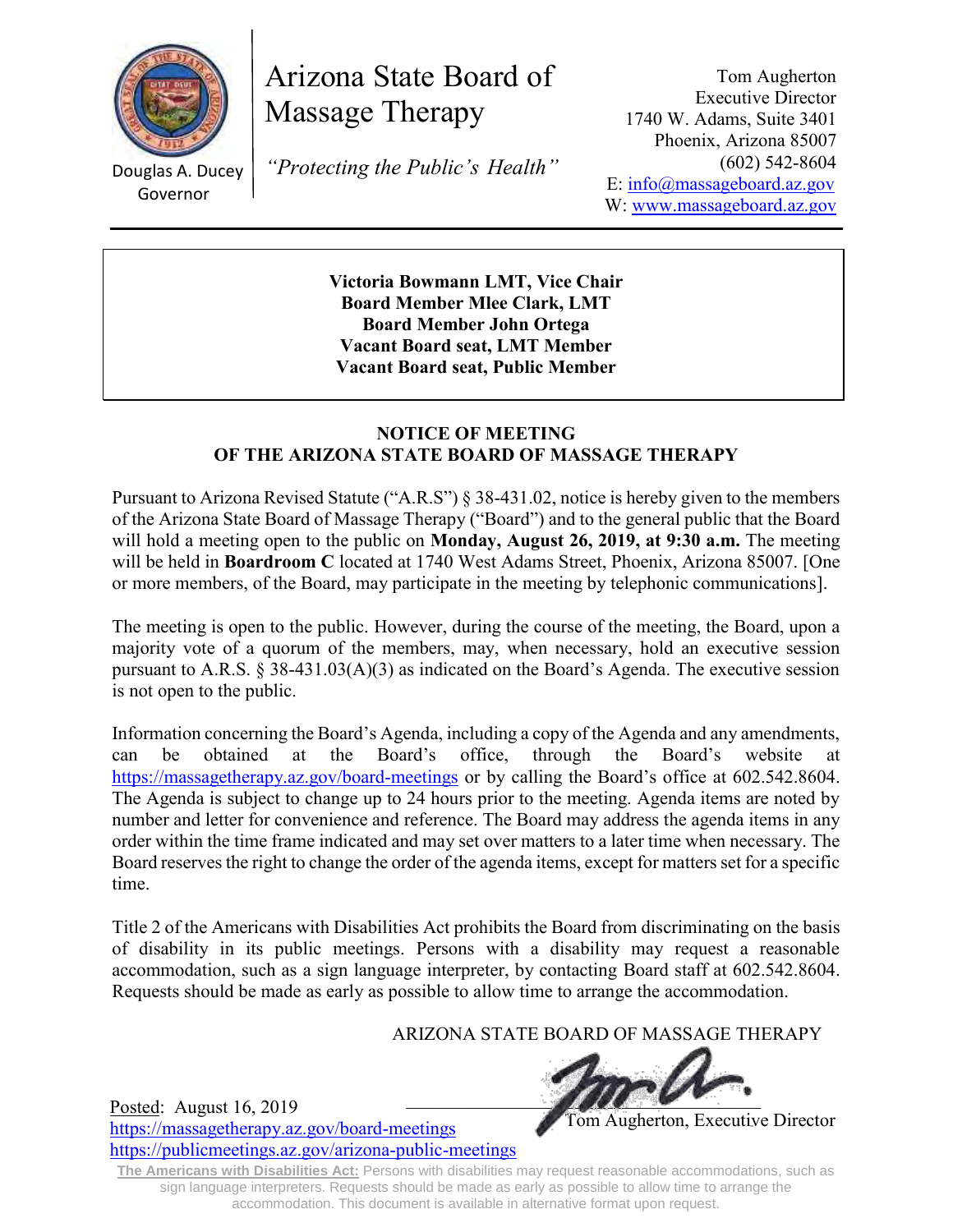

# Arizona State Board of Massage Therapy

Douglas A. Ducey Governor

 *"Protecting the Public's Health"*

Tom Augherton Executive Director 1740 W. Adams, Suite 3401 Phoenix, Arizona 85007 Office: (602) 542-8604 E: [info@massageboard.az.gov](mailto:info@massageboard.az.gov) W: [www.massageboard.az.gov](http://www.massageboard.az.gov/)

**Industry Board Members** Victoria Bowman LMT, Acting Chair Mlee Clark, LMT (Vacant Board Member) **Public Board Member**  John Ortega (Vacant Public Board Member) **Arizona Assistant Attorneys General** Mr. Michael Raine, Ms. Sabrina Kahn

# **August 26, 2019, 9:30 a.m. Board Meeting Agenda**

# 1740 W. Adams Street, Board Room #C, Phoenix, Arizona 85007

**NOTE:** The Chair of the Arizona State Board of Massage reserves the right to change the order of items published on this agenda, except for public hearings set for a specific time.

During the Board meeting, and upon a vote of the majority of a quorum, the Board may go into Executive Session to obtain legal advice from the Board's attorney(s) pursuant to Arizona Revised Statute ("A.R.S.") § 38-431.03(A)(3) on any items listed on the agenda. All meeting attendees whose presence is not required in an executive session may remain in the board meeting room when the Board withdraws to chambers for an executive session. Any and all legal action will only take place in open session.

# **I. CALL TO ORDER, Vice Chair Victoria Bowmann**

**II. ROLL CALL, Board staff**

# **III. ELECTION OF BOARD OFFICERS, AG Michael Raine**

- A. Appointment of Chair
- B. Appointment of Vice Chair

#### **IV. CALL TO THE PUBLIC, Chair**

Pursuant to A.R.S. § 38-431.01(H), the Board may make an open call to the public during a public meeting, subject to reasonable time, place and manner restrictions, to allow individuals to address the public body on any issue within the jurisdiction of the public body. However, members of the Board are not allowed to discuss or take legal action on matters raised during an open call to the public unless the matters are properly noticed for

**The Americans with Disabilities Act:** Persons with disabilities may request reasonable accommodations, such as sign language interpreters. Requests should be made as early as possible to allow time to arrange the accommodation. This document is available in alternative format upon request.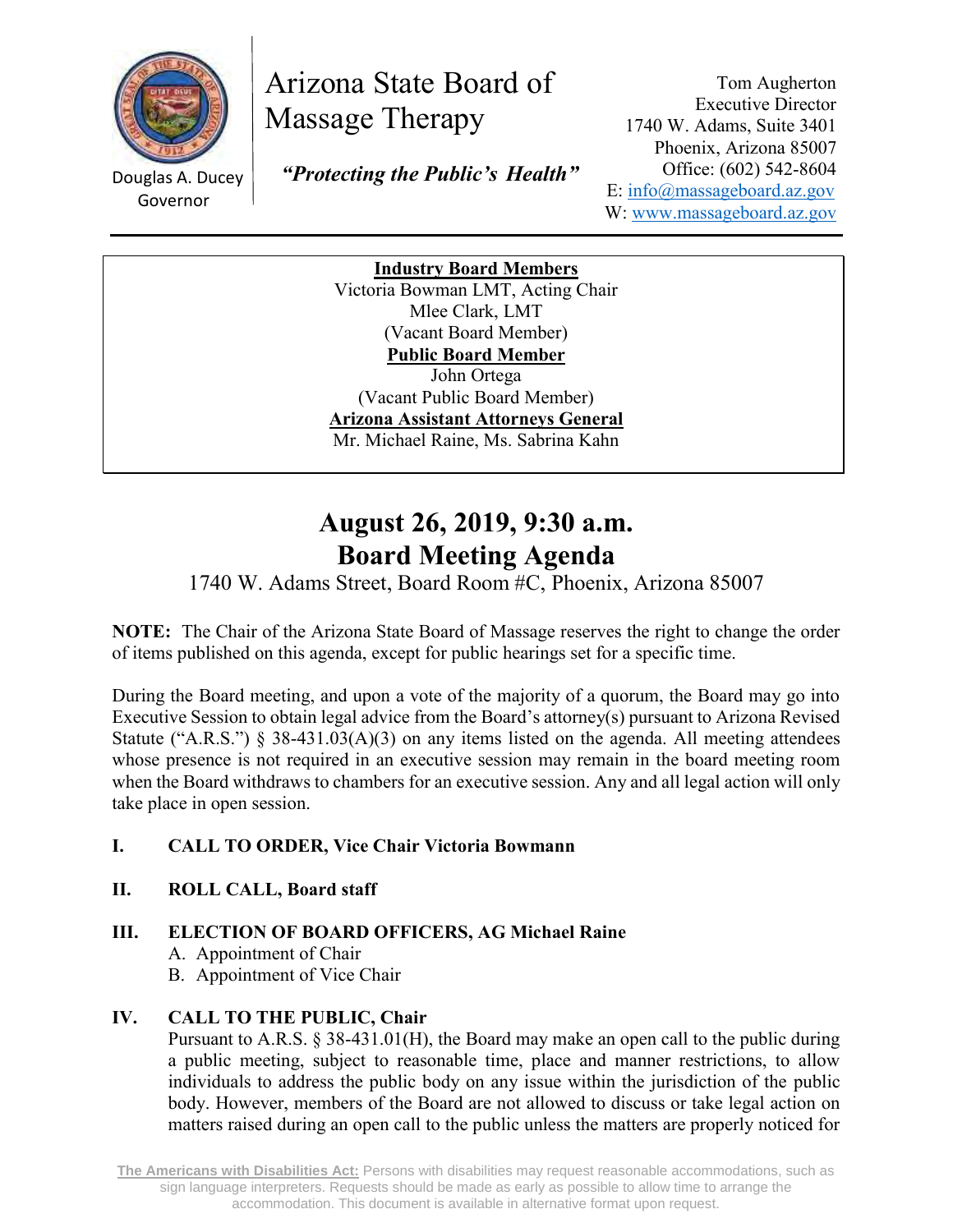discussion and legal action. The Board, however, may ask staff to review a matter or may ask that a matter be put on a future agenda. *(Information detailing the "Call to the Public" is provided for attendees at the rear of the Board room, as well as copies of the monthly Board agenda).* 

#### **IV. DECLARATION OF CONFLICTS OF INTEREST – A.R.S. § 38-503, Chair**

#### **VI. REVIEW, DISCUSSION AND POSSIBLE ACTION ON BOARD MEETING MINUTES**

- A. Discussion and approval of the Massage Board Open Minutes from the July 29, 2019 Special Session meeting.
- B. Discussion and approval of the Massage Board Open Minutes from the July 29, 2019 Regular Session meeting.

#### **VII. CONSENT CALENDAR**

The Board may pull any items off the consent calendar to take individual action. Board discussion and legal action on the following items:

- A. Letter of Appreciation to former Board Chair Earl Dusky and former Public Board Member Bill Beard, from Arizona Massage Board.
- B. Letter of Appreciation to Assistant Attorney General Michael Raine and former Licensing/Program Specialist April Romero from Arizona Massage Board

#### **VIII. ITEMS FOR BOARD REVIEW, DISCUSSION AND POSSIBLE ACTION**

Upon a vote of the majority of a quorum, the Board may go into executive session, pursuant to A.R.S. § 38-431.03(A)(2) to discuss or consider records exempt, by law, from public inspection, including the receipt and discussion of information or testimony that is specifically required to be maintained as confidential by state or federal law.

A. Formal Hearing(s)

Pursuant to A.R.S. § 32-4254, the Board will hold a formal hearing to review, discuss and take possible action for the following file(s):

- (1) 19-145 Kamae, Christopher
- (2) 19-163 Houseal, Gabriel
- B. Formal Interview(s)
	- (1) 19-149 Johnston, Susan
	- (2) 19-173 Calmese, Juvall
	- (3) 19-166 DeGrandis, James
- C. Investigation Review File(s) Board to review, discuss and take possible action on investigation files.
	- (1) 20-110 Harris, Ronnie